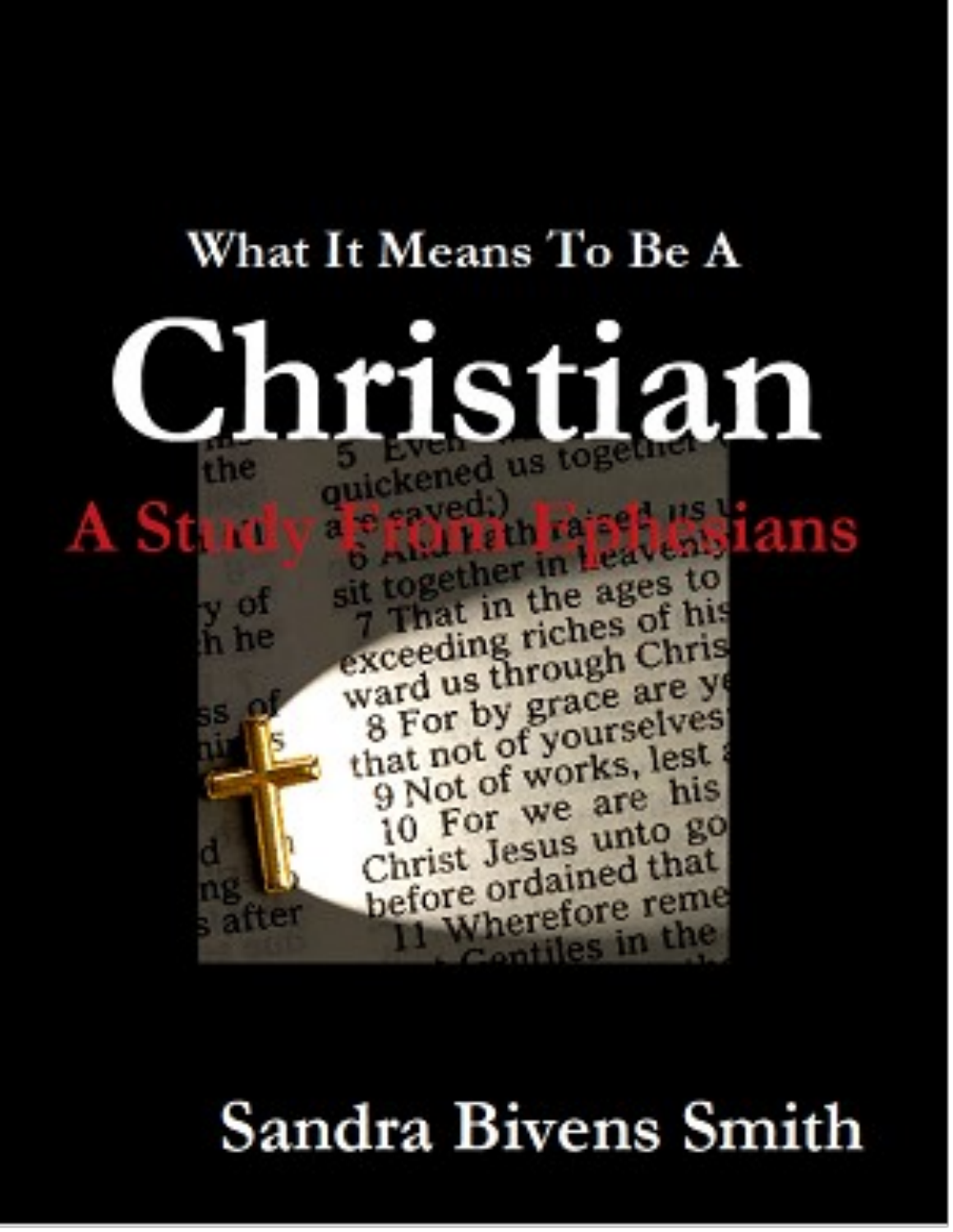# **What It Means To Be A Christian**

*A Study From Ephesians*

**Sandra Bivens Smith**

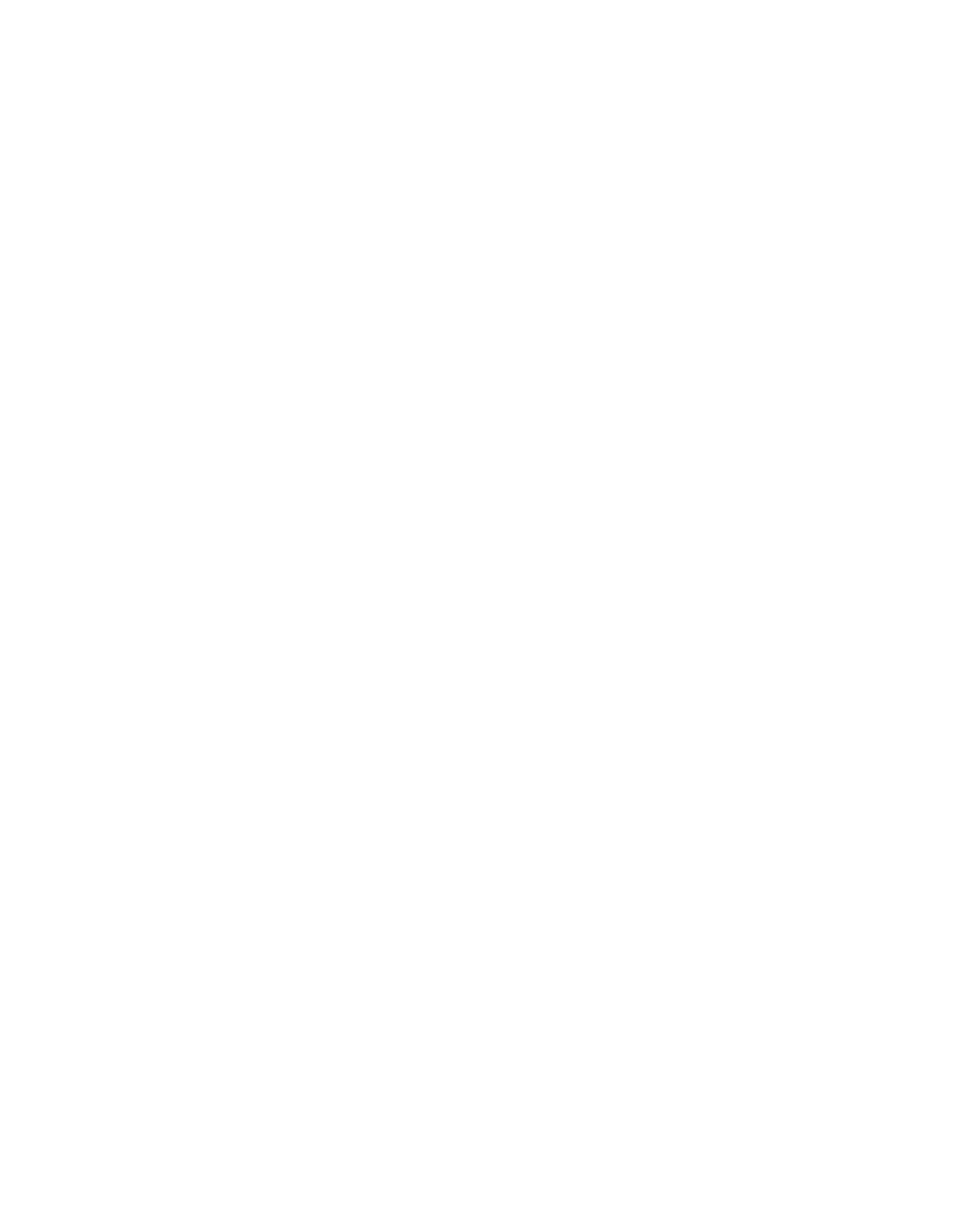This study is dedicated to my amazing husband Avon without whose encouragement and support this work would never have been finished. Thanks honey.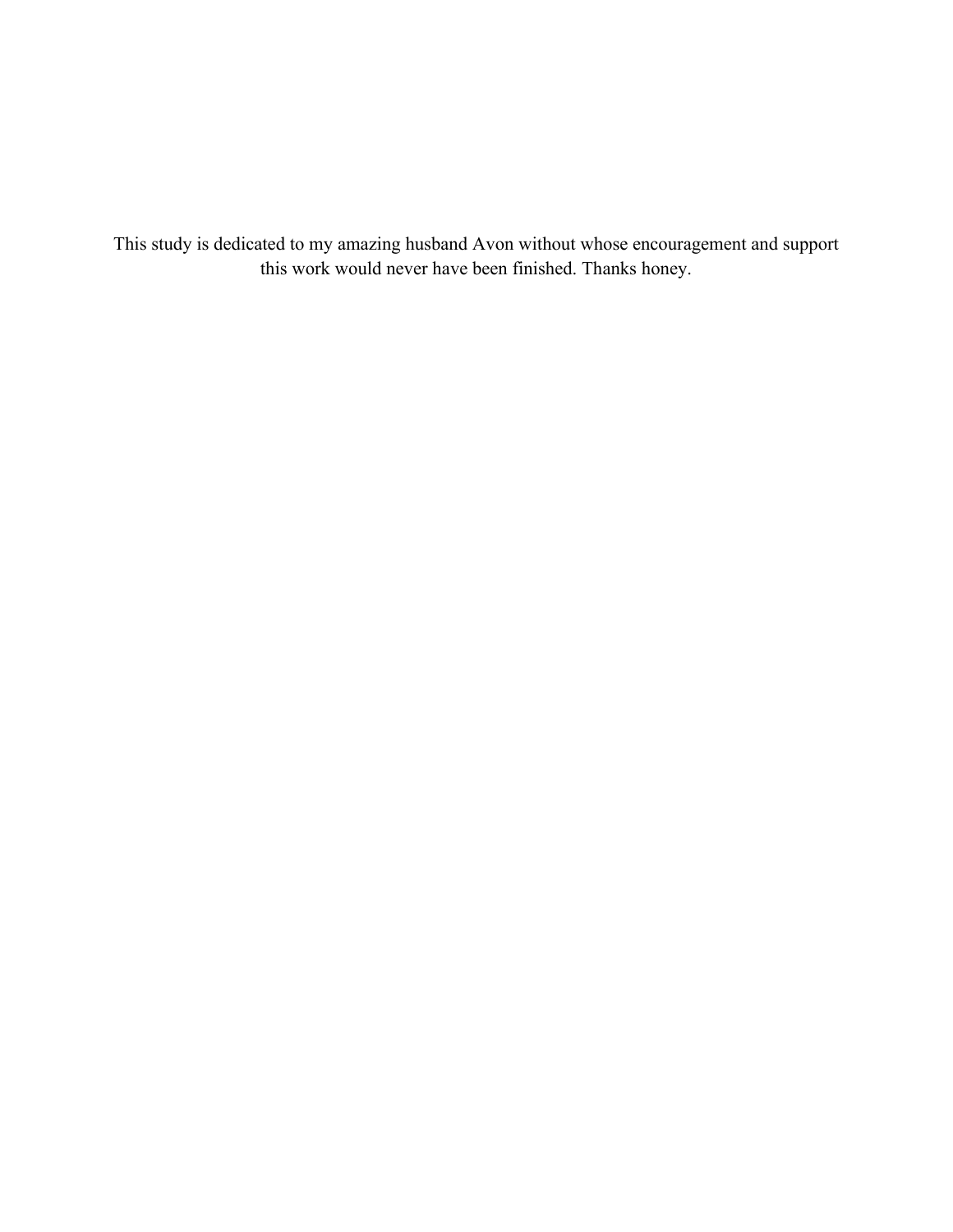What It Means To Be A Christian Copyright©2014 Sandra Bivens Smith Published by Sandra Bivens Smith ISBN:5-800108-956101

All rights reserved. No part of this book may be used or reproduced by any means, graphic, electronic, or mechanical, including photocopying, recording, taping or by any information storage retrieval system without the written permission of the author except in the case of brief quotations embodied in critical articles or reviews.

Second edition 2018 ISBN:978-1-387-97106-0

www.SandraBivensSmith.com

Scripture quotations are from the  $ESV^{\circledast}$  Bible (The Holy Bible, English Standard Version<sup>®</sup>) Copyright © 2001 by Crossway A publishing ministry of Good News Publishers. Used by permission. All rights reserved.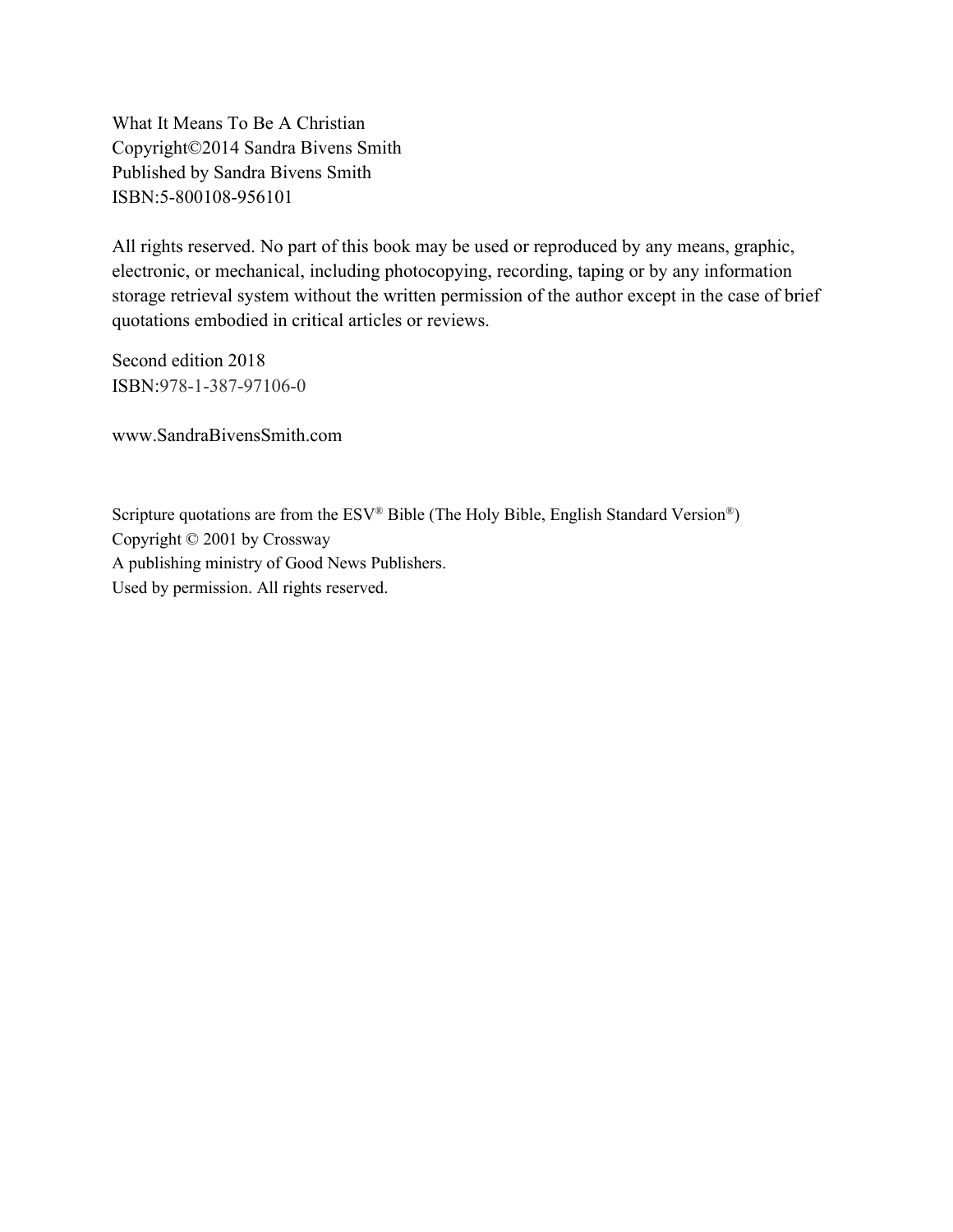### **Contents**

| Lesson 1  |  |
|-----------|--|
| Lesson 2  |  |
| Lesson 3  |  |
| Lesson 4  |  |
| Lesson 5  |  |
| Lesson 6  |  |
| Lesson 7  |  |
| Lesson 8  |  |
| Lesson 9  |  |
| Lesson 10 |  |
| Lesson 11 |  |
| Lesson 12 |  |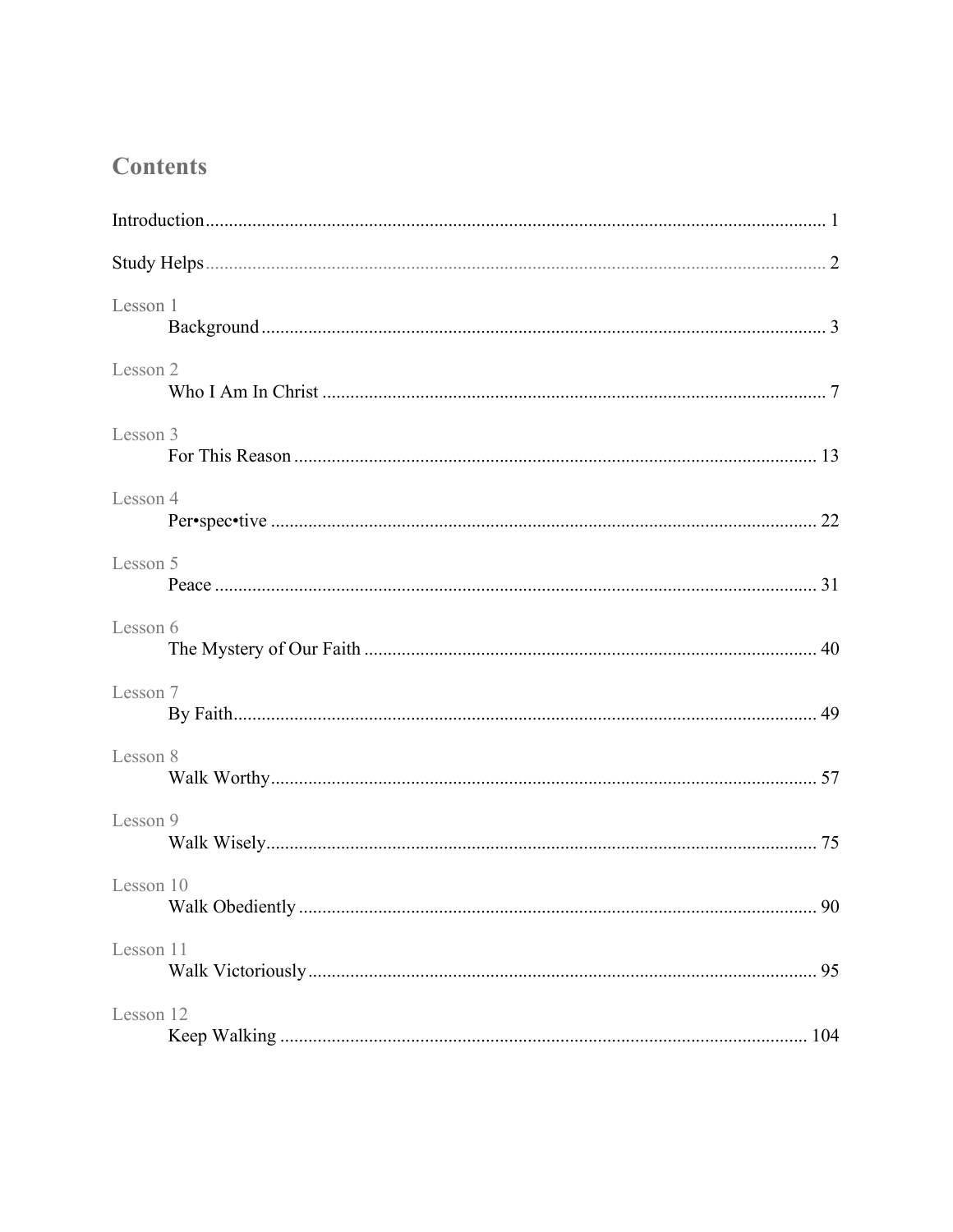### <span id="page-6-0"></span>**Introduction**

When I became a Christian some 24 years ago, I remember the difficulty I had with just the logistics of it all. I recall that following my conversion, I was basically given three instructions:

- call someone and tell them you are now a Christian
- read the gospel of John
- attend church

That was it. I can still recall how awkward I felt sitting in church, Sunday school, or Bible study just trying to find my way through the Bible. Usually by the time I got to a particular passage, the preacher or teacher had already moved on!

I also remember what it was like for me being around all those "church people." I was hesitant to speak, afraid that I might say something wrong. There were so many times as a new Christian that I felt confused and uncertain. I expected myself to be "perfect" and when I failed, I questioned whether I was really a Christian at all. Jesus was in my heart but He was not yet integrated into my day-to-day life; how could He be, I barely knew Him. Consequently, early in my walk rather than drawing closer to Christ, I found myself wandering away. By the leading of the Spirit and some wonderful discipleship from a dear friend, I eventually found my way into an intimate and personal relationship with Jesus, but how I regret the time that was wasted simply because I didn't receive guidance in how to be a Christian.

I pray you will be richly blessed through this study of God's precious word.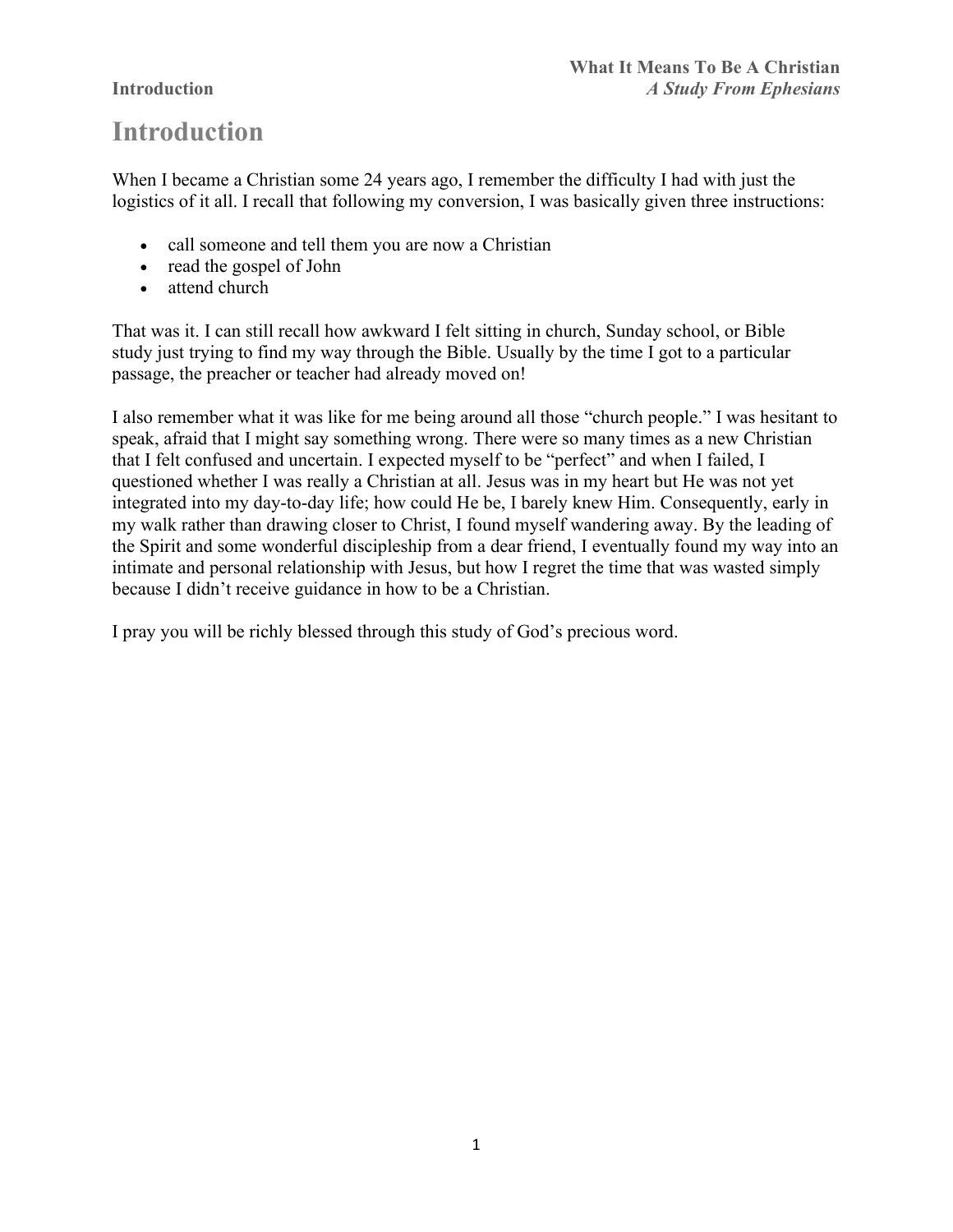### <span id="page-7-0"></span>Study Helps

- Many of the weekly lessons will give you an opportunity to go deeper into the study. Look for the  $\sim$  for additional study recommendations.
- Unless otherwise noted, all passages quoted and referenced will be from the **E**nglish **S**tandard Version translation.
- Some lessons will ask you to mark scripture. I encourage you to take the time to do so as it will help you identify key points in the lesson. You will want to have on hand a variety of colors of highlighters and possibly some colored pencils to use for marking.
- Interpret scripture with scripture. Throughout this study, you will find additional scripture references given in parenthesis. You are encouraged to look up the referenced scripture as it will provide context and additional insight for the verse you are studying.
- At the end of each lesson, you will be asked to write down what you learned from the week's study about what it means to be a Christian. Take time to meditate on and record how you can apply to your life what scripture has shown you.
- One of the best things about group study is the opportunity to share with others what the Spirit has spoken to each individual. During your personal study time it can be helpful to note any questions/comments you would like to bring to the group. Space has been provided at the end of each lesson for you to make notes.
- When we study God's word, the enemy will try everything in his power to hinder us. Please keep your group members and study leaders in prayer throughout this study.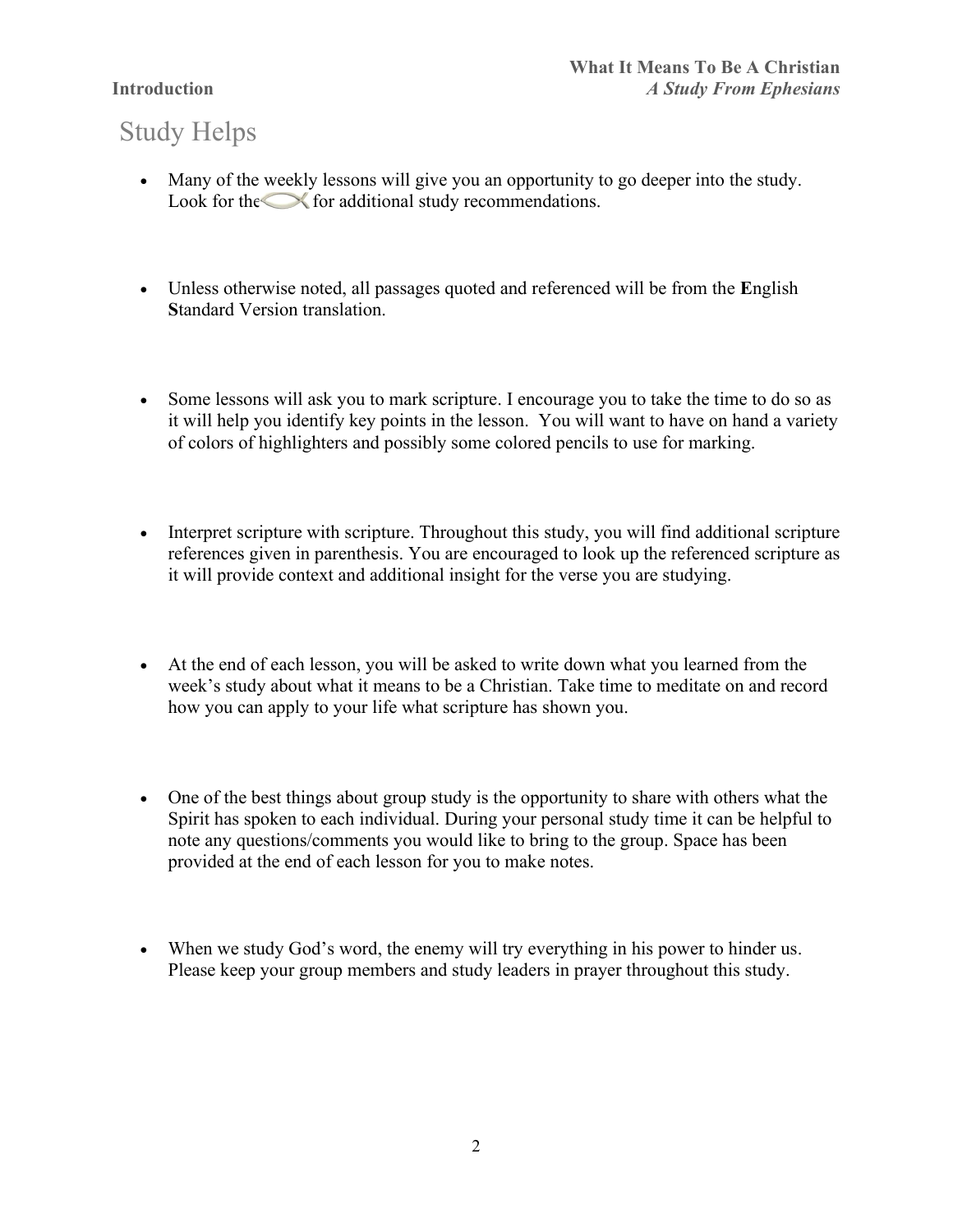### <span id="page-8-0"></span>**Background**

When we read the Bible, it can be difficult to relate to the characters, the culture, and the times; in the freedom and social climate of our western world, it can be especially challenging. The ways of people who lived in a foreign land thousands of years ago are strange to us. We read the events and tend to think that they are just stories, that the people are only characters in a book. We forget we are reading about the real lives of real people; folks just like you and me.

To help us get our minds set on how Paul's writing relates to our own lives, we are going to start with a brief history lesson on the city of Ephesus and the Apostle Paul. As you read, try to picture the people, places, and events as they might be today.

**The Book:** Ephesians is one of Paul's four prison letters, the others being Philippians, Colossians, and Philemon. The letters are so called because they were written by the apostle during his imprisonment in Rome.

**The City:** Ephesus was an important city of commerce. It was situated near the middle of the western coast of the peninsula of Asia Minor. Ephesus was the highway into Asia from Rome; its ships traded with the ports of Greece, Egypt, and the Eastern Mediterranean.

**The Culture:** Ephesus was known for its luxury and excesses. Sorcery and magic were very common. Artemis, a goddess from the West, was the chief object of worship. The temple of Artemis was renowned as one of the Seven Wonders of the Ancient World. It took two hundred and twenty years to build; one hundred and twenty-six, sixty-foot high columns supported its roof. The image of Artemis, which was said to have fallen from heaven, was of wood, forming a striking contrast to the magnificent temple.

**The People:** The citizenry of Ephesus was composed of both Asians and Greeks. It is known from the writings of Josephus that Jews were established there in considerable numbers.

**The Apostle:** The apostle Paul first visited Ephesus in his second mission tour *(Acts 18:19-21)*, but the visit was very short. In his third tour, he returned to Ephesus and remained there for two years and three months. The unusual length of time spent by him in the city shows how important he felt the city was to the ministry.

**The Ministry**: When he arrived in Ephesus, Paul began preaching in the synagogue. His reception there was so unfriendly that he left the synagogue and began to preach in the school of Tyrannus. Paul was much more successful among the Gentiles than among the Jews. The power given to Paul to cast out evil spirits was so far above that of the many exorcists and magicians, that many of them became converts to Christ. They gave proof of their sincerity by burning their books and abandoning forever their lucrative business.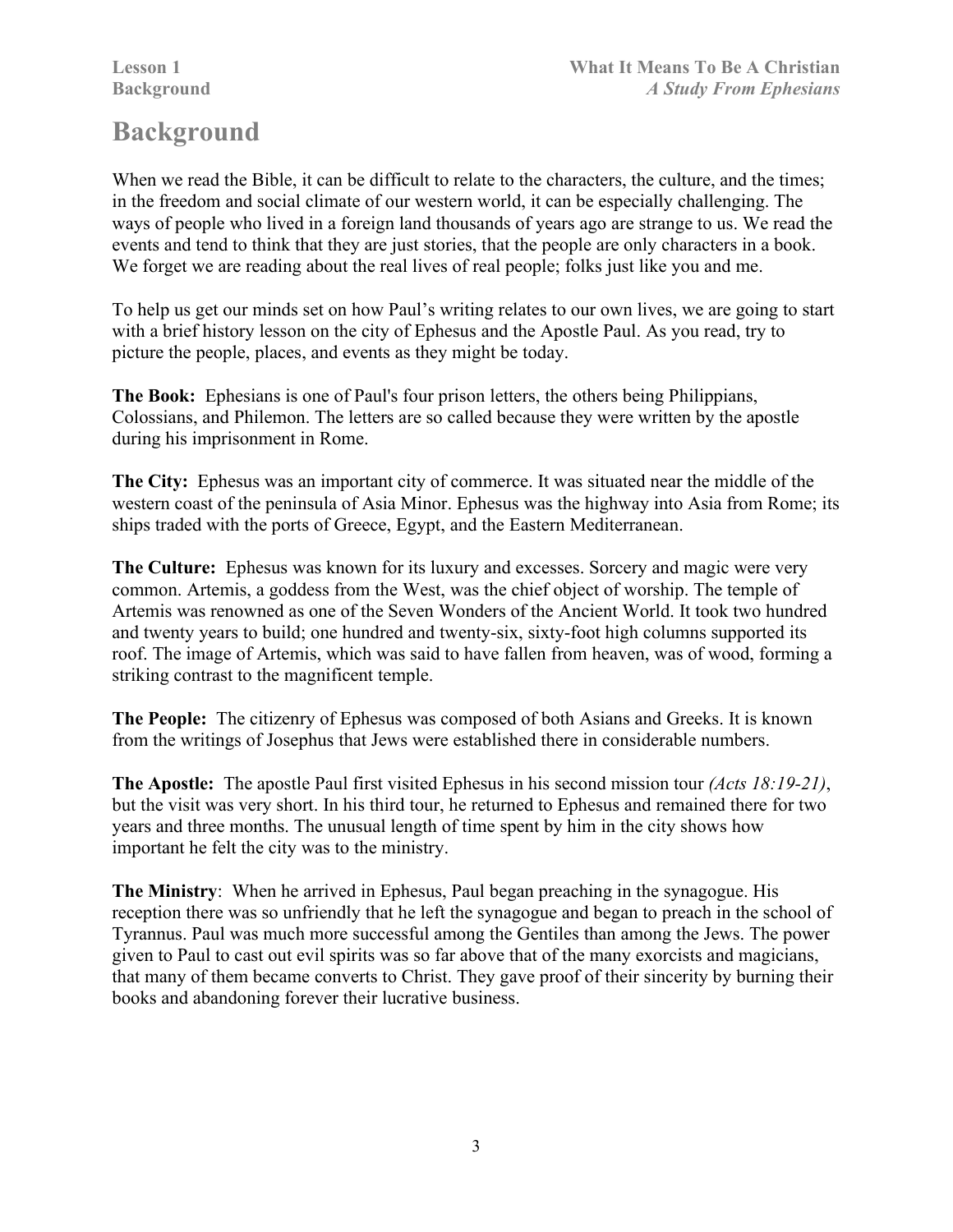### **Getting Started**

• Take some time to think about what you currently believe it means to be a Christian. In the space below, record in detail your thoughts.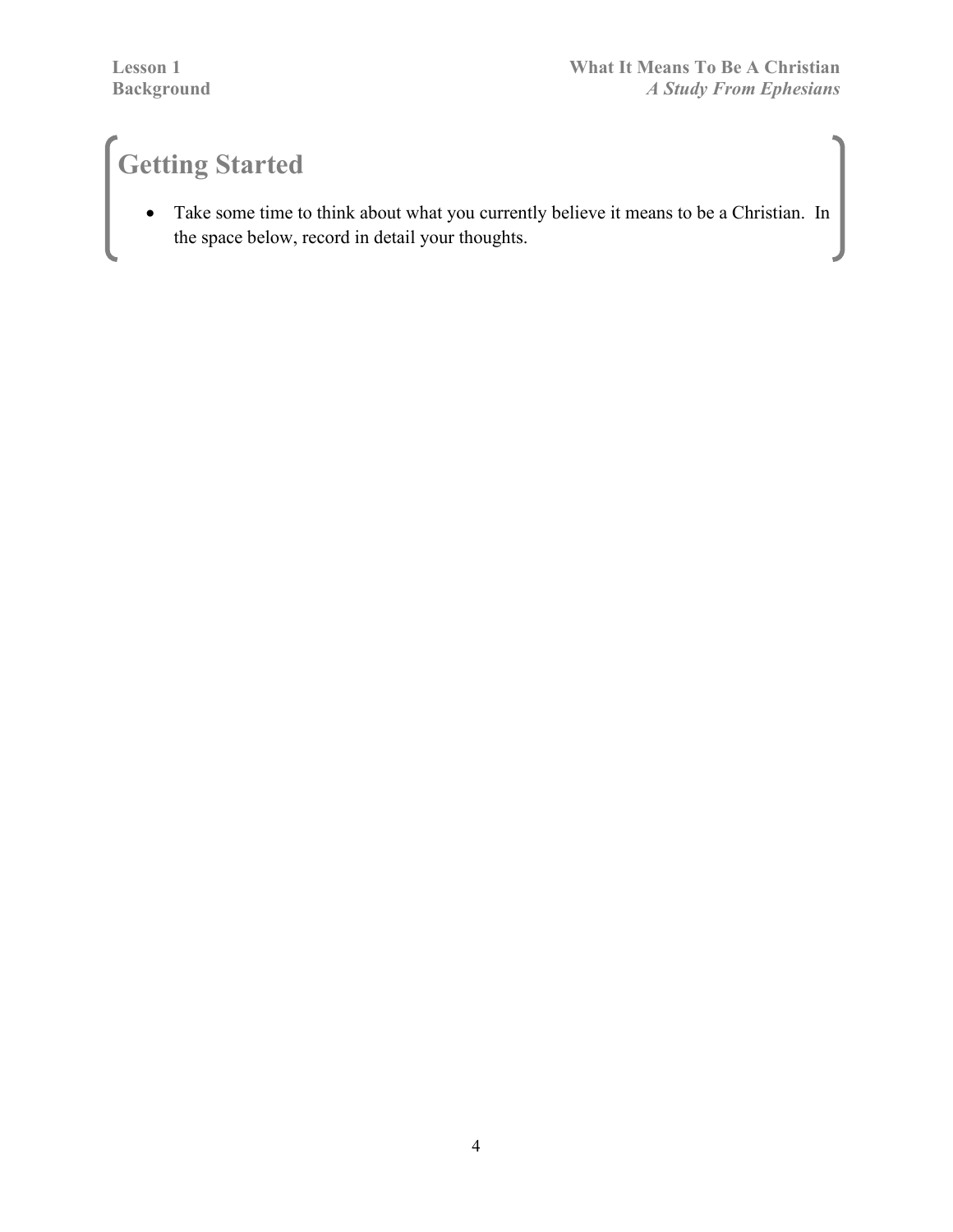### **Read Acts Chapter 19 to learn more about Paul's ministry in Ephesus.**

- 1. How long did Paul stay in Ephesus?
- 2. When Paul arrived in Ephesus, from where did he begin teaching?
- 3. How long did he teach in this location?
- 4. Why did he stop teaching there?

- 5. Where did he go after leaving the synagogue?
- 6. What were some of the major accomplishments of Paul's ministry in Ephesus?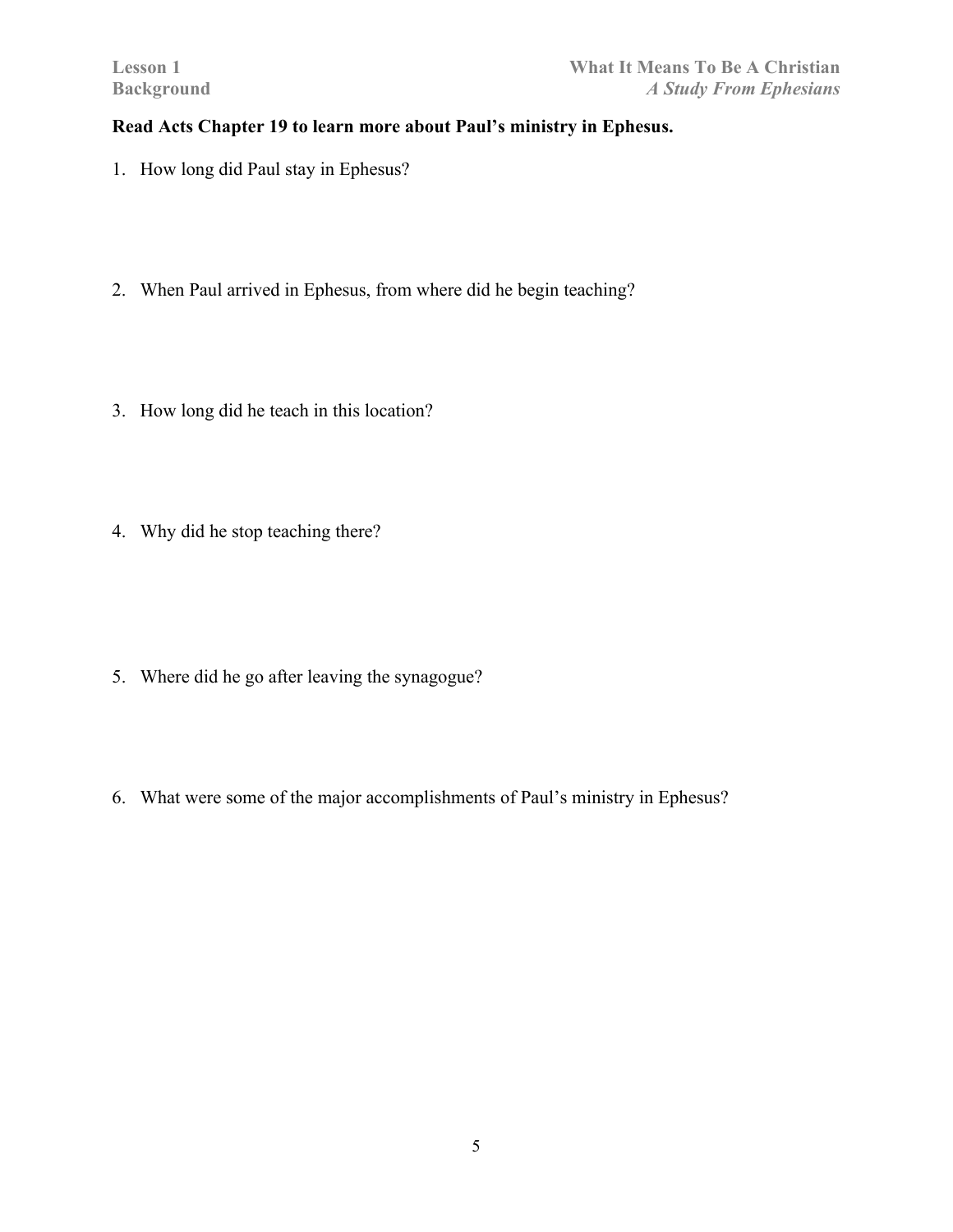### Reflection

Here is one of the miracles of scripture: Whether one is only beginning the journey of faith or has been traveling for a while, the instruction we receive is equally relevant and powerful. Paul wrote – *"I fed you with milk, not solid food, for you were not ready for it. And even now you are not yet ready" (1 Corinthians 3:2)*. The writer of Hebrews says *"But solid food is for the mature, for those who have their powers of discernment trained by constant practice to distinguish good from evil". (Hebrews 5:14)*. In these verses, we see two distinct stages in the Christian walk. In spite of the different needs, there's not a beginner's version of the Bible for baby Christians and an advanced version for the mature believer; there is only one true Word and it is completely sufficient for the new believer, the seasoned believer, and every believer in between. No matter where you are in your walk with Christ, studying God's Word and applying it to your life will help you grow to become a stronger Christian.

What did you learn from this week's study about what it means to be a Christian?

*My Notes*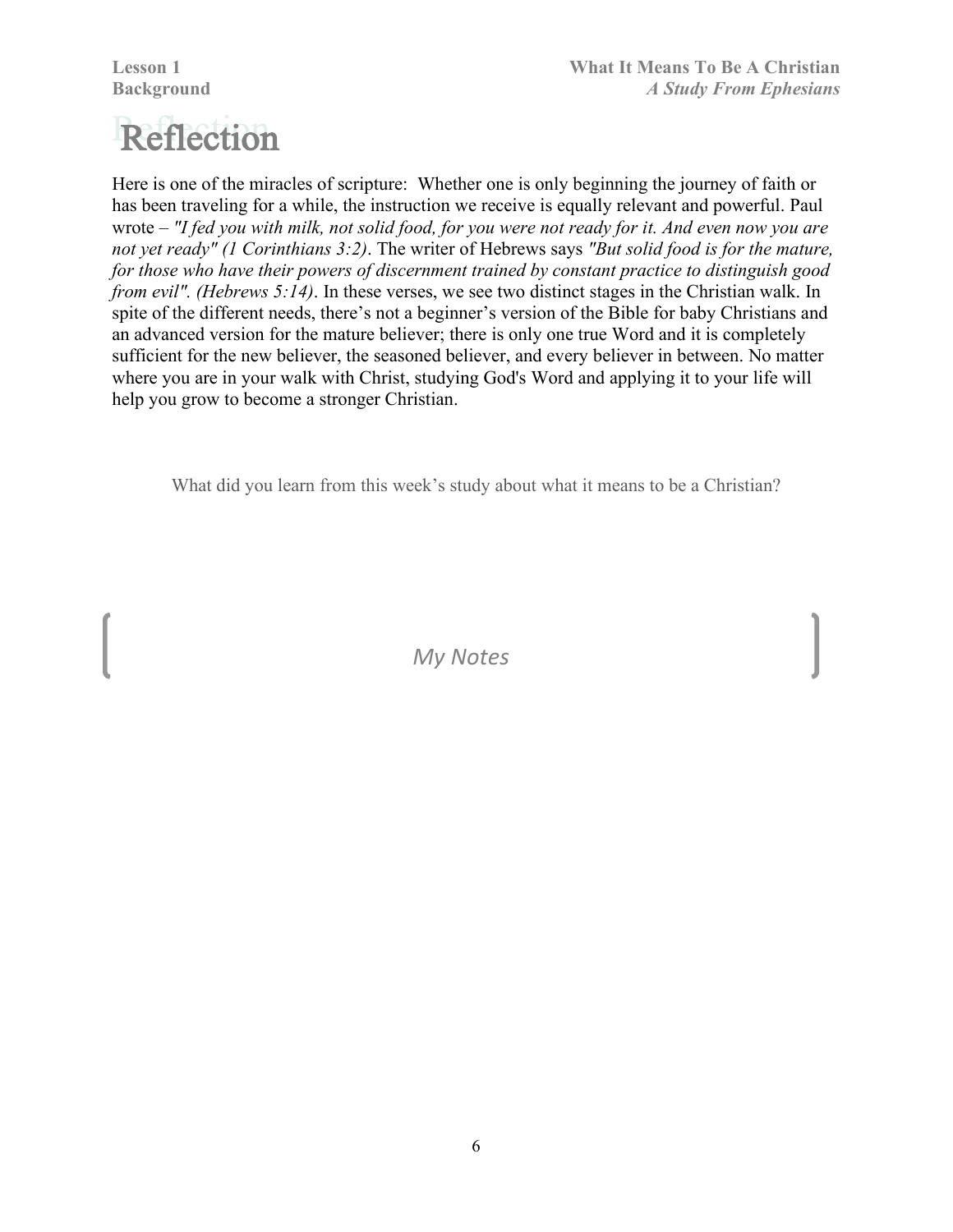*Therefore, if anyone is in Christ, he is a new creation. The old has passed away; behold, the new has come. (2 Corinthians 5:17)*

### <span id="page-12-0"></span>**Who I Am In Christ**

Recently I read that Google is rated the number one employer in terms of employee benefits. The company's benefits and perks include such things as on-site medical staff, massage therapists, free haircuts, swimming pools, game rooms, and dry cleaning services, just to name a few. All these benefits are great but you can only get them if you work for Google.

I am telling you this to make a point. Just as you would have to be "joined to Google" (a Google employee) in order to get their benefits, so we must be joined to Christ if we are to receive all the benefits He has for us.

On the eve of His crucifixion, Jesus told His disciples the parable of the Vine and the Branches. In the parable are truths that are foundational to our understanding of who we are in Christ – our topic of study this week.

*Jesus said: "I am the true vine, and my Father is the vinedresser. Every branch in me that* does not bear fruit he takes away, and every branch that does bear fruit he prunes, that it *may bear more fruit. Already you are clean because of the word that I have spoken to you. Abide in me, and I in you. As the branch cannot bear fruit by itself, unless it abides in the vine, neither can you, unless you abide in me. I am the vine; you are the branches. Whoever abides in me and I in him, he it is that bears much fruit, for apart from me you can do nothing. If anyone does not abide in me he is thrown away like a branch and withers; and the branches are gathered, thrown into the fire, and burned. If you abide in me, and my words abide in you, ask whatever you wish, and it will be done for you. By this my Father is glorified, that you bear much fruit and so prove to be my disciples. As the Father has loved me, so have I loved you. Abide in my love. If you keep my commandments, you will abide in my love, just as I have kept my Father's commandments and abide in his love. These things I have spoken to you, that my joy may be in you, and that your joy may be full. (John 15:1-11)*

To become a Christian is to profess by faith Jesus Christ as Savior and LORD. When we do so, we are declared righteous. The righteousness of Christ is imparted to us and we are made right before God. This one-time event is called justification.

Once we have been justified, we are no longer slaves to the god of this world *(2 Corinthians 4:4)*. We become the sons and daughters of The King. We move out of the prison and into the palace. Our ragged clothes are replaced with royal robes. The crown of righteousness is placed on our head, and the scepter of all the power and authority of heaven is given into our hand. We begin our Christian walk and the process of our sanctification.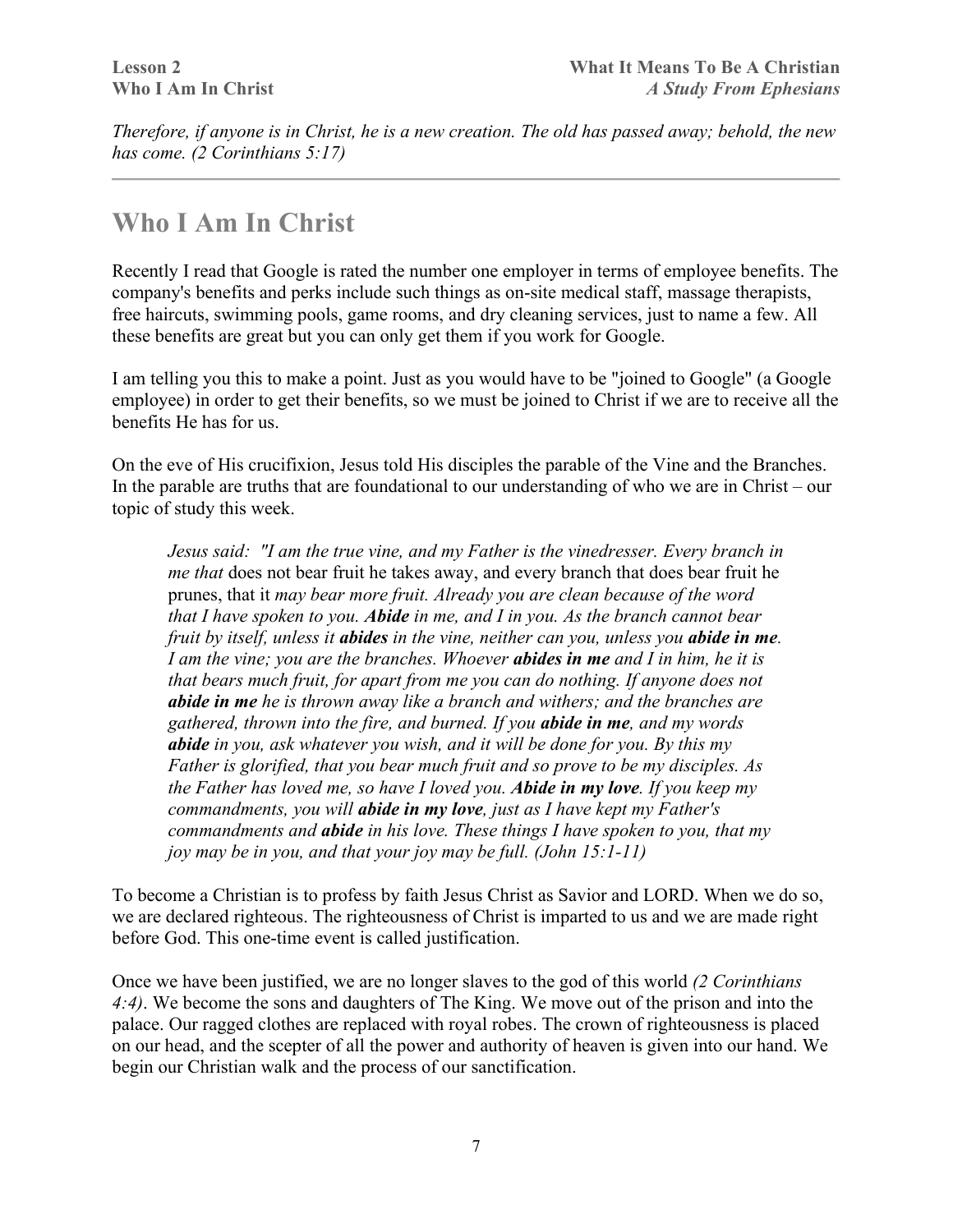### **Getting Started**

- **Read John 15:1-11**
	- Highlight each reference to the Father
	- Highlight in a different color each reference to Christ

#### *Who?*

1. Answer the following:

How does Jesus describe the Father?

How does Jesus describe Himself?

How does He describe us?

What are the key themes found in these verses?

### **Word Study**

**Abide:** To remain stable or fixed in a state. To continue in a place.

**Parable:** A fable or representation of something in real life or nature, from which a moral is drawn for instruction.

**Justification**: An act of free grace by which God pardons the sinner and accepts him as righteous, on account of the atonement of Christ.

**Sanctification**: An act of making holy. The act of God's grace by which the affections of men are purified or alienated from sin and the world, and exalted to a supreme love to God. Growing in divine grace as a result of Christian commitment.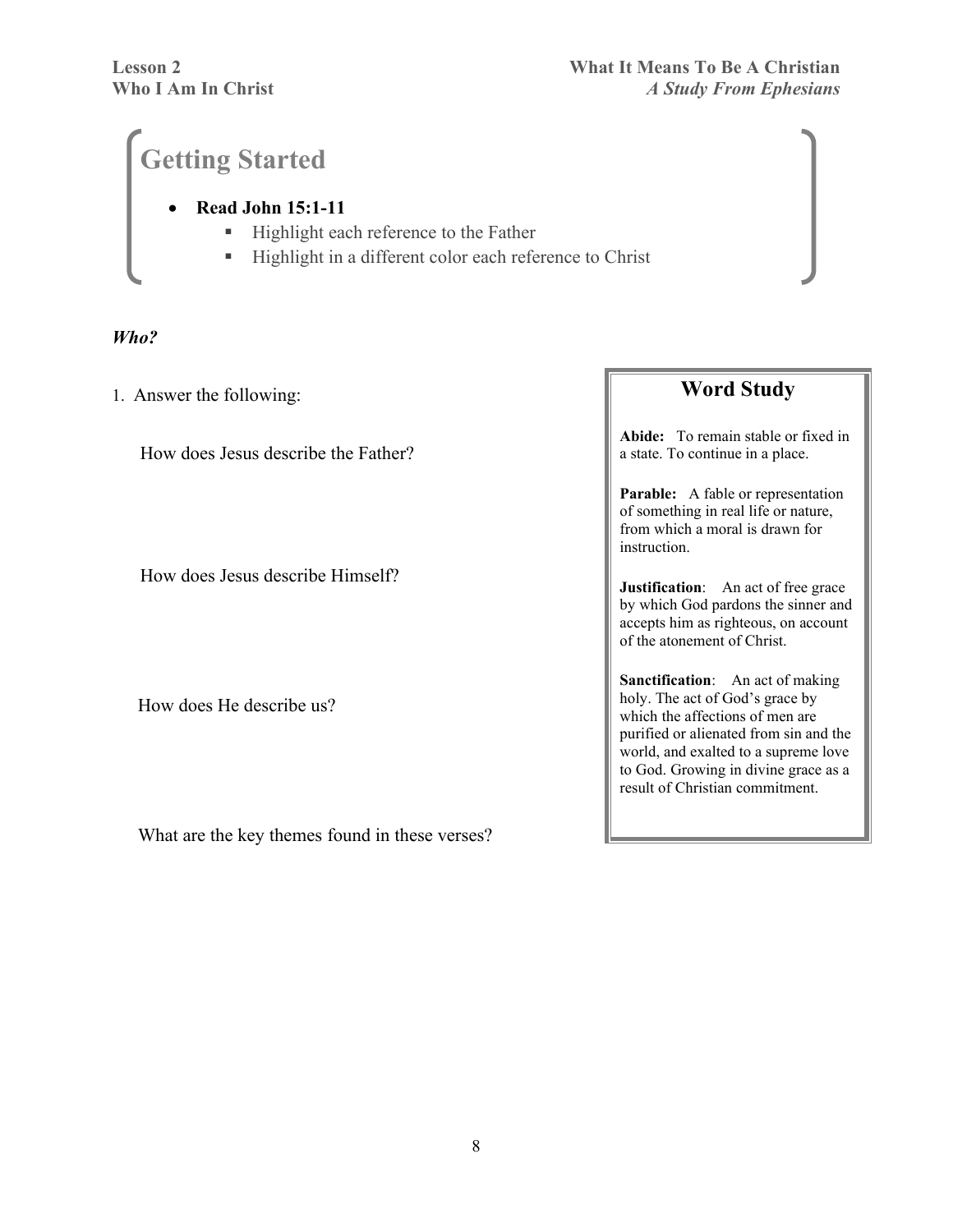#### • **Read Ephesians 1:1-14**

■ Mark each occurrence of the phrases: *in Him*, *in Christ*, *through Christ*, *in the Beloved* 

Just as the branches have the nature of the vine to which they are connected, those of us who are in Christ, the one True Vine, bear His image, His nature.

2. Refer to the passages you marked in Ephesians 1:1-14. List the blessings that have been imparted to those of us who are in Him.

3. Look up the following verses. Record how Jesus is "described" in each of the verses.

| Matthew 3:17<br><b>Mark 1:24</b> |  |
|----------------------------------|--|
|                                  |  |
| Luke 9:35<br>Luke 23:35          |  |
| John 6:69<br>Romans 8:17         |  |
| Colossians 1:13<br>Titus 3:6     |  |
| Hebrews 1:2<br>Revelation 3:7    |  |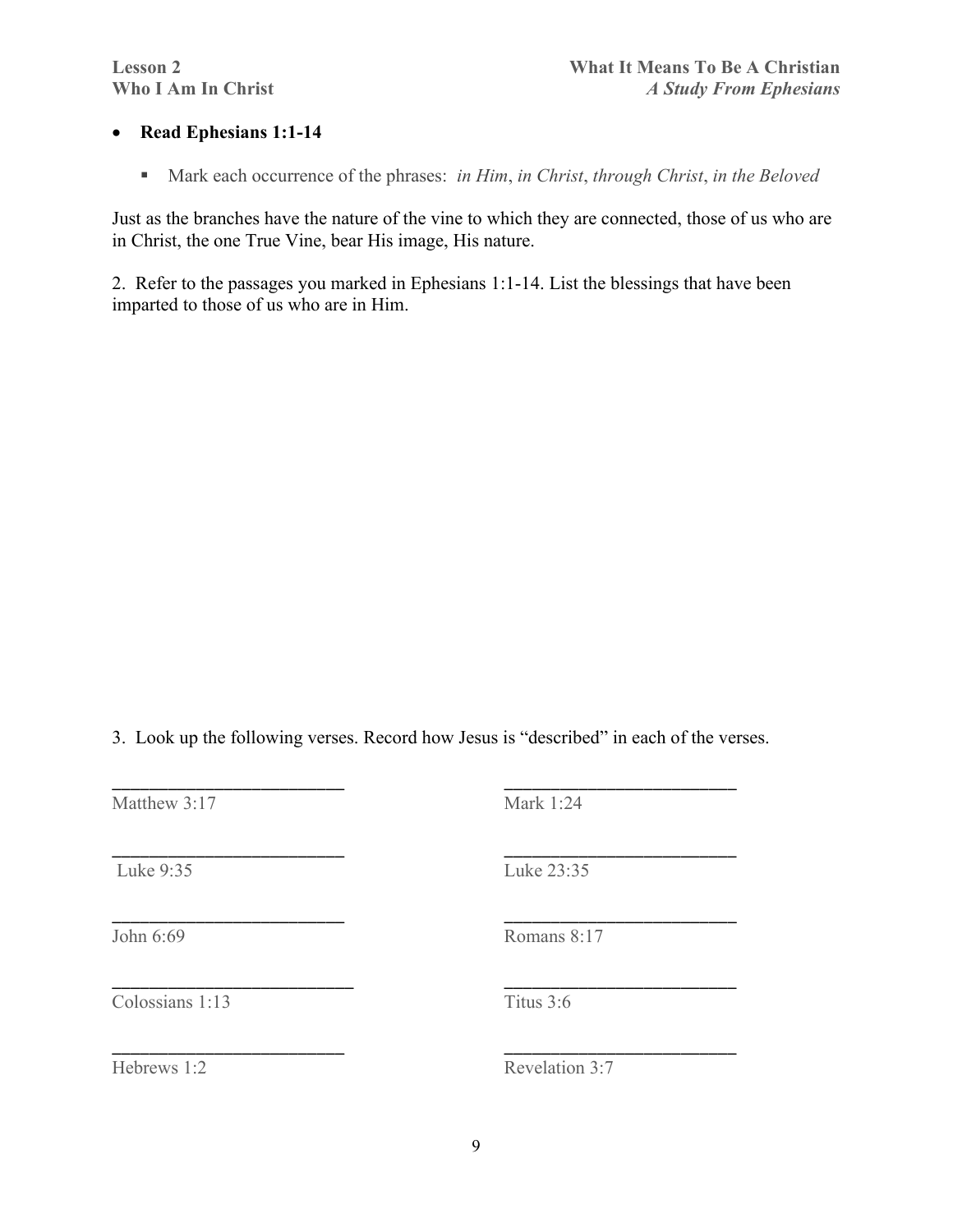### *What?*

4. Again, referring to the passages you marked in Ephesians, list the benefits given to those who are in Him.

*(Psalms 130:7; Hebrews 9:12)*

 $\mathcal{L}_\mathcal{L} = \mathcal{L}_\mathcal{L} = \mathcal{L}_\mathcal{L} = \mathcal{L}_\mathcal{L} = \mathcal{L}_\mathcal{L} = \mathcal{L}_\mathcal{L} = \mathcal{L}_\mathcal{L} = \mathcal{L}_\mathcal{L} = \mathcal{L}_\mathcal{L} = \mathcal{L}_\mathcal{L} = \mathcal{L}_\mathcal{L} = \mathcal{L}_\mathcal{L} = \mathcal{L}_\mathcal{L} = \mathcal{L}_\mathcal{L} = \mathcal{L}_\mathcal{L} = \mathcal{L}_\mathcal{L} = \mathcal{L}_\mathcal{L}$ *(Acts 5:31; Acts 10:43; 1John 2:12)*

*(1 Corinthians 1:24; Colossians 2:3; James 1:5)*

*(Acts 20:32; Colossians 3:24; 1 Peter 1:4)*

*(1 Corinthians 2:10-12; Galatians 1:12; Revelation 1:1)*

*(1 Thessalonians 5:9; 2 Timothy 2:10; 1 Peter 1:5)*

*(Joel 2:28; Acts 2:33; Galatians 3:14)* 

Everything we receive from Christ is a free gift. While there is nothing we can do to earn His gifts, we do have a part in the process. *(Romans 11:6)*

### *How?*

We have examined who we are in Christ and what we have in Christ; now let us look at the how.

5. According to Ephesians 1:13, what is the prerequisite for our right relationship with Christ?

 $\mathcal{L}_\mathcal{L} = \mathcal{L}_\mathcal{L} = \mathcal{L}_\mathcal{L} = \mathcal{L}_\mathcal{L} = \mathcal{L}_\mathcal{L} = \mathcal{L}_\mathcal{L} = \mathcal{L}_\mathcal{L} = \mathcal{L}_\mathcal{L} = \mathcal{L}_\mathcal{L} = \mathcal{L}_\mathcal{L} = \mathcal{L}_\mathcal{L} = \mathcal{L}_\mathcal{L} = \mathcal{L}_\mathcal{L} = \mathcal{L}_\mathcal{L} = \mathcal{L}_\mathcal{L} = \mathcal{L}_\mathcal{L} = \mathcal{L}_\mathcal{L}$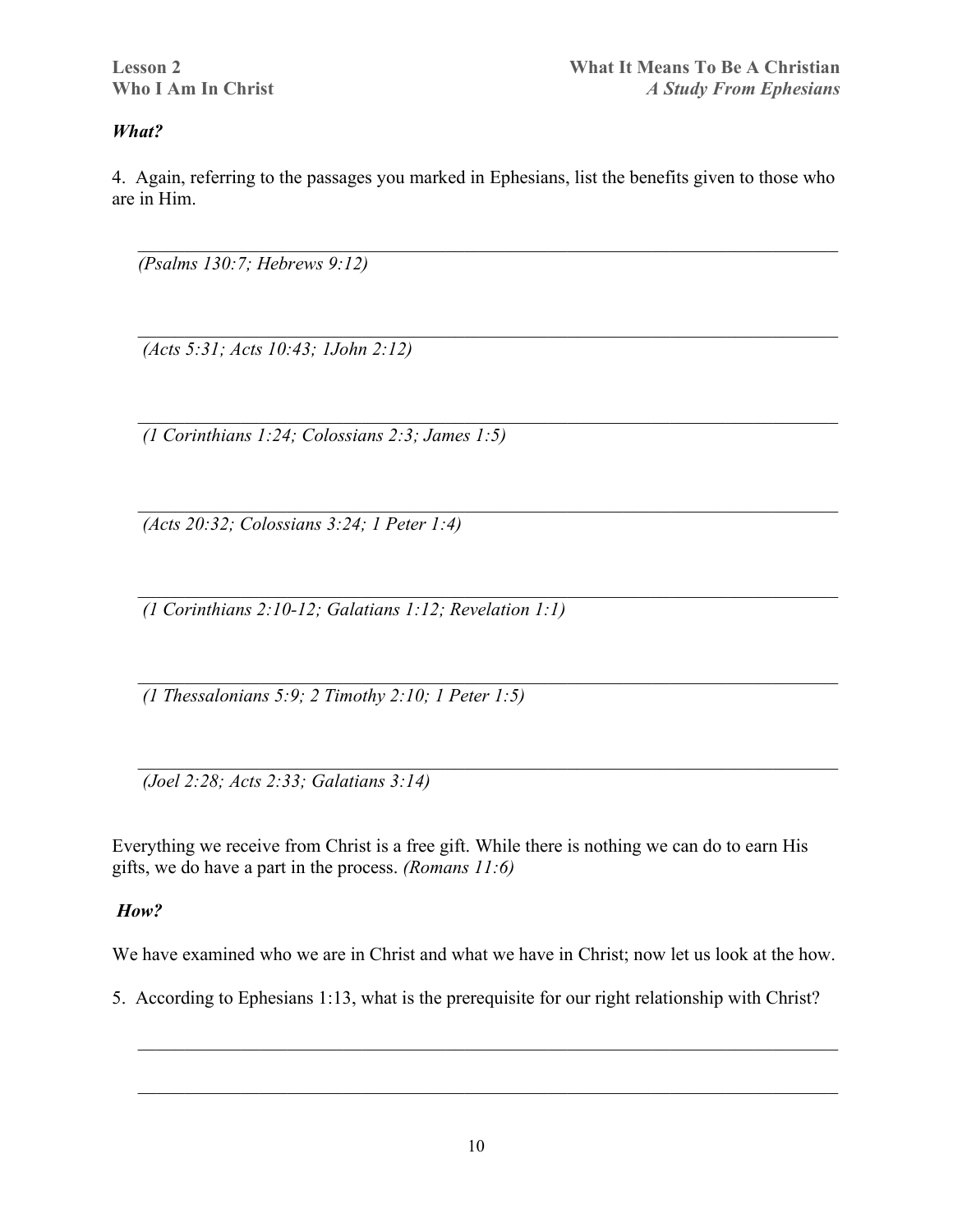6. Our Ephesians passages give us three methods by which we receive the blessings and the benefits of belonging to Christ.

God chose us for adoption, through Christ, according to:

 $\bullet$  His  $\_$ Verse 5

Verse 7

• His  $\blacksquare$ 

• His  $\blacksquare$ Verse 9

### *Why?*

We are all born sinners *(Romans 3:23)* and deserve none of the blessings the LORD has so graciously given us. In fact, because of our sin and rebellion, the only thing we deserve is death *(Romans 7:5)*. BUT GOD is a God of mercy and in His mercy He has given us the right to become His sons and daughters *(John 1:12)*.

7. According to Ephesians 1:14, why has God chosen to show such great mercy?

### *There Is More?*

Considering all we have learned about God's great mercy, what more could we ask or hope for? Our God is good; He extends Himself to us beyond mercy to the point of grace. He leaves us with a promise.

8. What is the promise given in Ephesians 1:13-14?

To whom is this promise given?

|  | $\le$ G0 Deeper |  |
|--|-----------------|--|
|  |                 |  |

*Verses 4, 5, and 11 contain what is theologically called "election language."* 

*How do these verses reveal God's complete plan of redemption?*

*How do these passages relate to the nature of Christ we discussed in questions 1 and 4 of this week's lesson?*

*(Additional scripture to consider: Isaiah 46:10; Zechariah 6:13; Matthew 25, 34; John 17:24; Acts 2:23; Acts 20:27; Romans 8:29 Romans 9:11-16; Galatians 3:26; 1 Peter 1:20; Hebrews 2:10-15; Hebrews 6:17)*